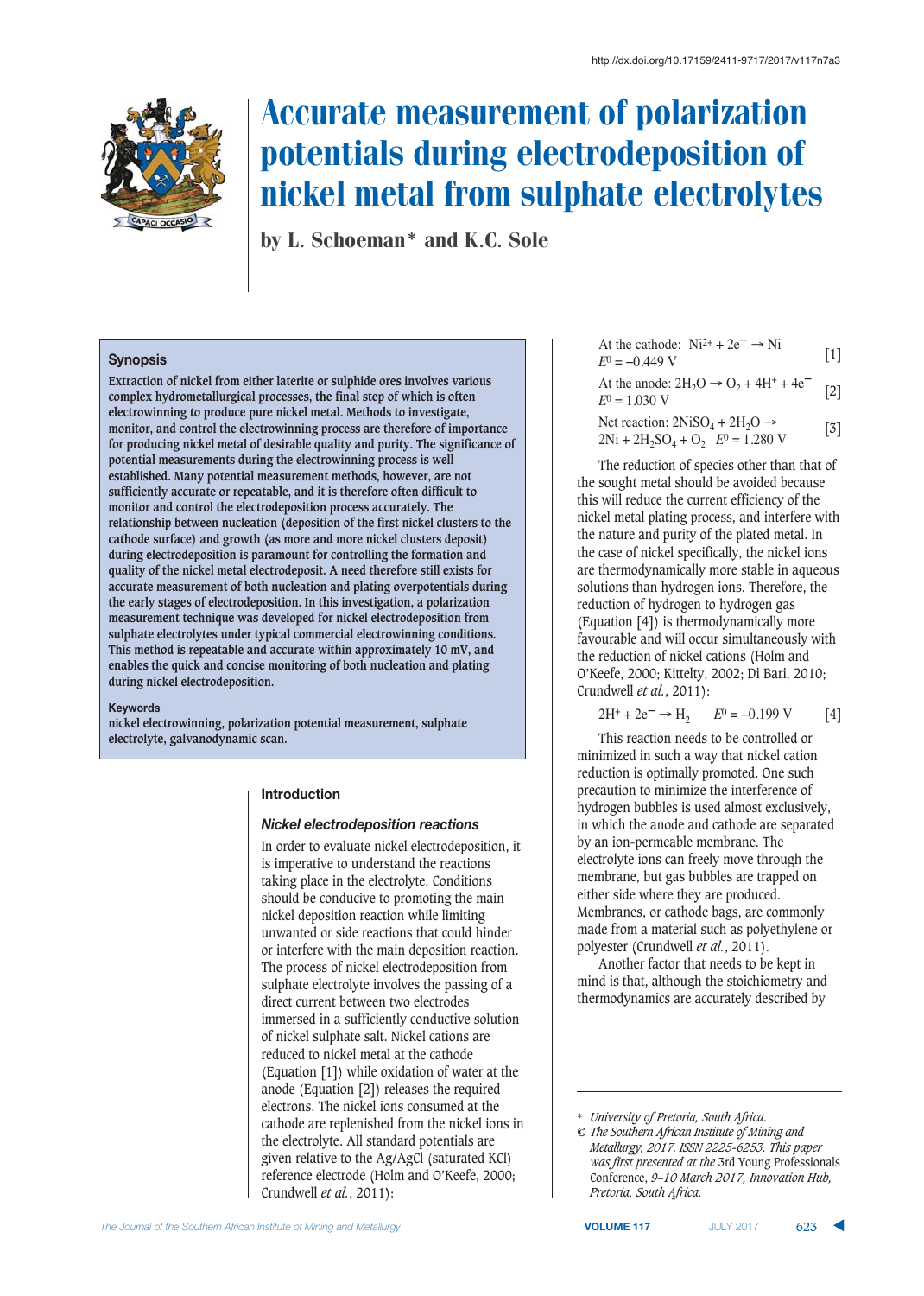the reactions given above, the simultaneous transfer of more than one electron in an electrochemical process is unlikely to occur. There are many proposed mechanisms for the nickel reduction process, most of which assume that electrocrystallization occurs in two steps of electron transfer involving an intermediate adsorbed species (Equations [5] and [6]) (Aaboudi *et al.*, 2001; Kittelty, 2002; Di Bari, 2010, Crundwell *et al.*, 2011):

First step: Ni<sup>2+</sup> + e<sup>-</sup> 
$$
\rightarrow
$$
 Ni<sup>+</sup><sub>ads</sub> [5]  
Second step: Ni<sup>+</sup><sub>ads</sub> + e<sup>-</sup>  $\rightarrow$  Ni [6]

Even though there are many proposed ligands, the most common and simplest one to consider is the hydroxide ion that originates from the water present in the electrolyte solution. Hydroxides easily coordinate to the nickel ions according to the proposed reactions in Equations [7] to [10] (Munoz *et al.*, 2003; Di Bari, 2010). The charge-transfer reaction responsible for the formation of the  $Ni(OH)_{ads}$ complex (Equation [8]) is typically considered as the ratedetermining step (Di Bari, 2010). The Ni(OH)<sub>ads</sub> complex is believed to act either as a catalyst for the reduction of the metal ion or as an intermediate that is consumed to form the reduced metal species, as shown in Equations [9] and [10] (Munoz *et al.*, 2003; Di Bari, 2010):

| $Ni^{2+} + H_2O \rightarrow Ni(OH)^+ + H^+$ |  |
|---------------------------------------------|--|
|---------------------------------------------|--|

$$
Ni(OH)^{+} + e^{-} \rightarrow Ni(OH)_{ads}
$$
\n
$$
Ni(OH)_{ads} + Ni^{2+} + 2e^{-} \rightarrow Ni + Ni(OH)_{ads}
$$
\n
$$
[9]
$$
\n
$$
Ni(OH)_{ads} + e^{-} \rightarrow Ni + OH^{-}
$$
\n
$$
[10]
$$

## Effect of conditions and parameters on nickel electrodeposition

In order to obtain good quality nickel electrodeposits with a fine-grained, uniform morphology, low strain, and minimal hydrogen pitting, frequent nucleation and simultaneous growth should occur. The nucleation should be fast enough for initially formed nickel clusters to pack tightly onto the substrate surface, and each of these initial clusters should then grow sufficiently to promote three-dimensional (3D) growth. If the growth rate is fast and nucleation is slow, nickel deposits in a more columnar fashion with large, fastgrowing crystals and open spaces between the crystals. Under such conditions, highly strained isolated crystals can form, or even large dendrites which can grow through the cathode bags and cause short-circuits (Winand, 1994; Budevski *et al.*, 2000; Kittelty, 2002).

Crucial parameters that need to be controlled in order to optimize the relationship between nucleation and growth during nickel electrodeposition have been established: nickel, sodium sulphate, and boric acid concentrations, temperature, and pH of the sulphate electrolyte (Holm and O'Keefe, 2000; Di Bari, 2010; Crundwell *et al.*, 2011). At sufficiently high nickel concentrations (60 g/L or higher), the conductivity of the electrolyte and mobility of the nickel cations toward the cathode increase. Rapid nucleation with simultaneous growth is promoted and desired uniform, finegrained deposits form preferentially (Abyaneh and Hashemi-Pour, 1994; Ji and Cooper, 1995; Wu *et al.*, 2003). The sodium sulphate concentration is also kept relatively high (between 80 g/L and 100 g/L) to increase the conductivity of the electrolyte. If sodium sulphate is added in large excess,

however, the viscosity of the electrolyte increases significantly, which in turn decreases nickel cation activity and mobility (Abyaneh and Hashemi-Pour, 1994; Holm and O'Keefe, 2000; Wu *et al.*, 2003). At higher temperatures (60°C or higher), mobility and conductivity increase, reactions rates are faster, and nickel deposition is promoted. Rounder, low-strained, uniform deposits are formed and current efficiency increases (Lantelme and Seghiouer, 1998; Holm and O'Keefe, 2000; Lupi *et al.*, 2006). The pH of the electrolyte is important for a number of reasons. At low pH (normally controlled between 2 and 3), the formation of nickel hydroxide species (which occurs freely at around pH 5) is limited and pure deposits are expected (Amblard *et al.*, 1983). The pH also plays an important role in controlling the hydrogen reduction reaction (Equation [4]). Boric acid is added as a buffering agent, and it is known that at boric acid concentrations of at least 4 g/L and at low pH (2–3) of the electrolyte, the nickel deposition reaction is promoted and the hydrogen evolution reaction is limited (Armyanov and Sotirova-Chakarove, 1992; Gadad and Harris, 1998). Under these conditions, good quality nickel deposits with low hydrogen pitting, low strain, and good morphology are expected. The mechanism and function of boric acid is still largely unknown and polarization techniques may be able to shed some light on this much-debated subject (Amblard *et al.*, 1983; Tripathy and Das, 2001).

## **Measurement techniques**

Accurate measurement of nucleation and growth in order to evaluate the effect of changes in the crucial parameters is still a challenge. One of the earliest techniques that proved useful in obtaining such information during the electrodeposition process was cyclic voltammetry. This is a potentiodynamic (controlled-potential) polarization technique that measures plating potential  $(E_p)$ , *i.e.*, the potential at which growth is initiated. This potential is identified by a sudden increase in the cathodic current, as illustrated in Figure 1. The overpotential is sensitive to changes in electolyte parameters, conditions, concentrations, and additives or impurities that may be present in the solution (Kerby *et al.*, 1977; Mackinnon and Brannen, 1977; Warren, 1985; Adcock *et al.*, 2002). This technique, however, requires an intricate and laborious set-up to produce repeatable results and it only provides information regarding changes in the plating potential (Adcock *et al.*, 2002).

Kerby *et al.* (1977) developed a successful technique known as the dual-channel continuous electrolyte quality monitor (CEQM), in which overpotential measurements were made at specific current densities for both nucleation and plating by using two individual wires that were monitored simultaneously throughout the electrodeposition process. This technique was laborious and complex, but indicated that nucleation and plating overpotentials could be measured simultaneously. It also established the importance of controlled-current (galvanodynamic) methods compared with classical controlled-potential (potentiodynamic) methods. It was this idea that led to the development, by Adcock *et al.*, (2002), of a new galvanodynamic (current-controlled) measurement technique specifically for zinc electrowinning from sulphate electrolytes. This technique makes use of a three-step galvanodynamic scanning procedure with a very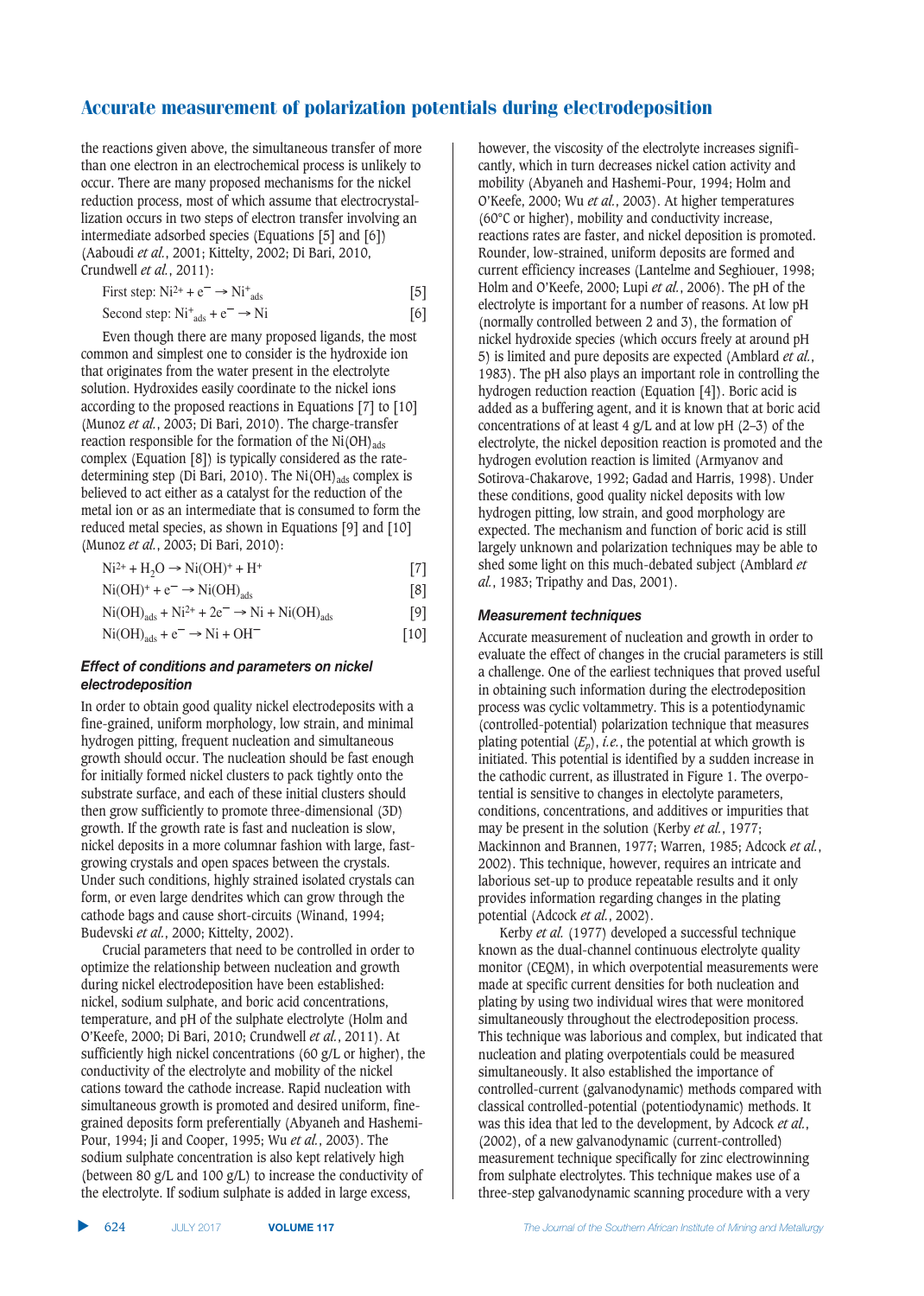

**Figure 1-Schematic potentiodynamic voltammogram showing the 3=69=;4= :9 8769=;4= 87 :\*=9/:<=7<8;5 <1;< 6;7 (= :(4=9\*=3 3.= <: 61 changes in parameters or impurities or additives present in the** electrolyte (after Kerby *et al.*, 1977)

slow initial forward scan rate to measure nucleation overpotential. An intermediate scan rate is then applied after the nucleation point is reached, and a fast scan rate is used on the reverse scan. The plating overpotential is measured at an arbitrary current density (typical of commercial processes). The advantage of using galvanodynamic instead of potentiodynamic methods is that more detail regarding the initial nucleation is observed and can therefore be measured (Adcock *et al.*, 2002). This technique is illustrated and compared with conventional potentiodynamic voltammetry in Figure 2.

The aim of the current work was to utilize the knowledge gained from the development of this galvanodynamic measurement method (Adcock *et al.*, 2002) to develop a similar method specifically for nickel electrowinning from sulphate electrolyte. The idea was to produce a simple yet reliable measurement tool with the capability of measuring both plating and nucleation potentials accurately and repeatably. This measurement method can then be used to investigate the effect of crucial operating parameters and species concentrations on the electrodeposition process, and ultimately to use the information gained to optimize, monitor, and control commercial nickel electrodeposition operations.

#### **Experimental methods**

A solution containing 75 g/L nickel, 80 g/L sodium sulphate, and 4 g/L boric acid with a pH of 3 and a temperature of 65ºC was used as the standard electrolyte, representative of conditions established that produce acceptable quality nickel deposits. Thereafter, different electrolytes were prepared and tested by changing each of the parameters individually according to Table I.

Electrochemical measurements were performed in a standard three-electrode cell with a Ag/AgCl reference electrode (Metrohm). The cathode consisted of insulated titanium metal (commercial grade) with a surface area of 2.25  $\text{cm}^2$ . The cathode was connected to conducting wire by silver epoxy glue and cold-mounted in epoxy resin, leaving only the top surface exposed. The surface was then prepared just prior to use by hand-polishing using silicon carbide (SiC) paper from P800 to P1200 while rinsing with deionized

water, followed by ultrasonic cleaning in deionized water for 2 minutes. The auxiliary electrode was Pt wire. The auxiliary electrode (anode) and working electrode (cathode) were separated by a polyethylene membrane (product code D21A05, obtained from Ecotao). Fresh electrolyte solution (300 mL) was used for each experiment. The electrolyte was heated throughout each experiment by an encased water jacket with water flowing from a water bath. The temperature of the electrolyte was measured, monitored, and adjusted within ±1°C of the desired temperature using a standard thermometer. The system was connected to a potentio- /galvanostat (Solartron Schlumberger 1286 interface) and a computer with the appropriate software (*Corrware and Corrview*, obtained from Solartron Analytical).

A preferred galvanodynamic scanning method was developed in order to measure nucleation and plating overpotentials accurately and precisely. The newly prepared working electrode was introduced into the cell with prepared electrolyte for 1 minute to stabilize at zero current in galvanostatic mode. Thereafter, two sequential galvanodynamic scans were applied. The first forward cathodic scan was done at a very slow scan rate (0.1125 mA/s) in order to elucidate the precise turning point at which nucleation started. This was taken as the most cathodic potential point reached during this slow scan. This scan rate was applied from 0 mA to −0.3 mA. The second galvanodynamic scan was then applied from −0.3 mA to −90 mA in the cathodic



**Figure 2–Schematic comparison of cyclic voltammetry (black) and a galvanodynamic scanning method (red), indicating points at which the 7.65 <b>hucleation and plating overpotentials are measured (after Adcock et al., %%,**

#### *Table I*

**Composition of electrolytes for development of galvanodynamic measuring technique** 

| Electrolyte<br>number | [Ni <sup>2+</sup> ]<br>(g/L) | [ $Na2SO4$ ]<br>(g/L) | $[H_3BO_3]$<br>(g/L) | pH | Temperature<br>(C) |  |  |
|-----------------------|------------------------------|-----------------------|----------------------|----|--------------------|--|--|
|                       | 75                           | 80                    | 4                    | 3  | 65                 |  |  |
| 2                     | 50                           | 80                    | $\overline{4}$       | 3  | 65                 |  |  |
| 3                     | 75                           | 100                   | $\overline{4}$       | 3  | 65                 |  |  |
| 4                     | 75                           | 80                    | 8                    | 3  | 65                 |  |  |
| 5                     | 75                           | 80                    | 4                    | 5  | 65                 |  |  |
| 6                     | 75                           | 80                    | 4                    | 3  | 35                 |  |  |

625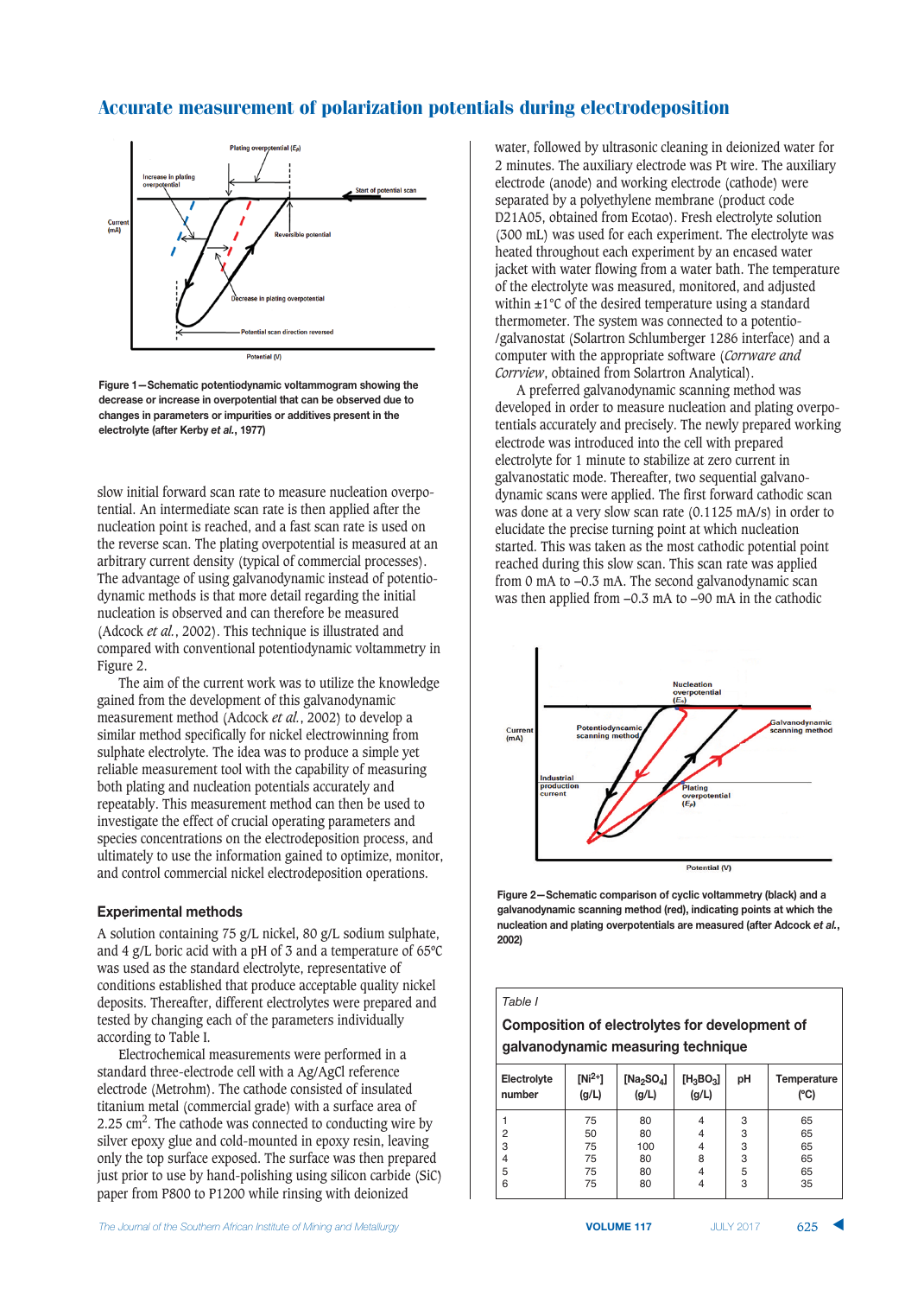direction, and then from −90 mA to 0 mA in the anodic direction. This was done to obtain a value for plating overpotential  $(E_p)$ . It was found that  $E_p$  was not as sensitive as nucleation overpotential  $(E_n)$ , and a faster scan rate of 0.5625 mA/s could therefore be used during this second scan. Each scan consisted of a series of small steps in current with the potential measured and recorded at the end of each step. A total of 2000 points was collected and recorded for each twostep process. The nucleation potential  $(E_n)$  was measured as the most cathodic potential reached on the slow forward cathodic scan. The plating potential  $(E_p)$  was measured on the return anodic scan at an arbitrary current density of 220 A/m2, which is commonly used as the applied current density for industrial nickel electrowinning. The scans were repeated in triplicate for each electrolyte. A typical scan indicating the nucleation and growth points is shown in Figure 3.

After each two-step galvanodynamic scan, the program was immediately set to galvanostatic deposition, during which nickel was galvanostatically deposited for 80 minutes at a current density of 220 A/m2 under the same conditions. This was done in order to obtain a thick deposit for morphological, quality, and characteristic evaluation. Electrodeposits were stripped from the substrate surface immediately thereafter, ultrasonically cleaned in deionized water, and mounted for morphological investigation. Each mounted deposit was polished to 1  $\mu$ m diamond finish and then etched for 4 seconds with 50:50 by volume nitric acid:acetic acid. The deposits were then optically inspected and classified according to quality, character, and general morphology. The current efficiency was calculated from the mass of each deposit compared with the theoretical mass determined from Faraday's Law.

## $Results$  and discussion

Table II shows the average measurement results from the triplicate scans for each electrolyte specified in Table I. An indication of the accuracy is also given, as well as the current efficiency and a description of the observed quality and morphological characteristics of the produced nickel deposit.

Typical microstructures of cross-sections of thick nickel deposits obtained from the specified electrolytes are shown in Figure 4.

The results show that both nucleation and plating overpotentials can be obtained accurately and repeatably for sulphate electrolytes with varying conditions and parameters by using the developed galvanodynamic technique. The measured overpotential values (both nucleation and plating)

are clearly sensitive to and influenced by the conditions and species concentrations in the electrolyte.

If the standard electrolyte (electrolyte 1) is used as a reference point for measured overpotential values and optimum nickel electrodeposition conditions and parameters, a number of observations can be made regarding the other electrolytes. For the electrolyte with low nickel concentration (electrolyte 2), the  $E_n$  changed markedly (more negative) and the  $E_p$  only slightly (more negative). This suggests that the low concentration of nickel cations is inadequate to promote simultaneous nucleation and growth in order to form closely packed 3D structures. The deposits obtained under these conditions were strained and pitted, which could also indicate promotion of the hydrogen reaction at low nickel concentrations. The current efficiency was much lower compared with standard conditions, suggesting poor plating conditions. A strain crack can be seen in Figure 4b.

At high sodium sulphate concentration (electrolyte 3), both  $E_n$  and  $E_n$  vary; 3D growth was promoted and round, uniform, fine-grained, good quality deposits formed (Figure 4c). The relationship between nucleation and growth seemed to be optimum under these conditions. The current efficiency even increased compared with that calculated for electrolyte 1. Much the same observations can be made for deposits obtained from electrolyte 4, which had increased boric acid concentration. The relationship between nucleation and growth once again seemed optimum, even though the  $E_n$  and  $E_p$  shifted to more negative values. The exact mechanism of



**Figure 3–Typical galvanodynamic two-step scan obtained from a**  $*$ *standard electrolyte, indicating the measurement points for nucleation*  $(E_n)$  and growth  $(E_n)$ 

| Table II                                                                                   |                       |                                  |                       |                                  |                                     |                                    |  |  |
|--------------------------------------------------------------------------------------------|-----------------------|----------------------------------|-----------------------|----------------------------------|-------------------------------------|------------------------------------|--|--|
| Measured polarization parameters for various sulphate electrolytes as specified in Table I |                       |                                  |                       |                                  |                                     |                                    |  |  |
| Electrolyte<br>number                                                                      | Average $E_n$<br>(mV) | Standard deviation $E_n$<br>(mV) | Average $E_n$<br>(mV) | Standard deviation $E_n$<br>(mV) | <b>Current efficiency</b><br>$(\%)$ | Observed quality<br>and morphology |  |  |
|                                                                                            | $-680$                |                                  | $-739$                |                                  | 98                                  | Fine-grained, good quality         |  |  |
|                                                                                            | $-816$                |                                  | $-768$                |                                  | 75                                  | Strained, pitted                   |  |  |
|                                                                                            | $-624$                |                                  | $-696$                |                                  | 99                                  | Fine-grained, bright               |  |  |
|                                                                                            | $-746$                |                                  | $-740$                |                                  | 93                                  | Fine-grained, slightly pitted      |  |  |
| 5                                                                                          | $-629$                |                                  | $-619$                |                                  | 87                                  | Strained and pitted                |  |  |
| 6                                                                                          | $-889$                |                                  | $-828$                |                                  | 67                                  | Highly strained and pitted         |  |  |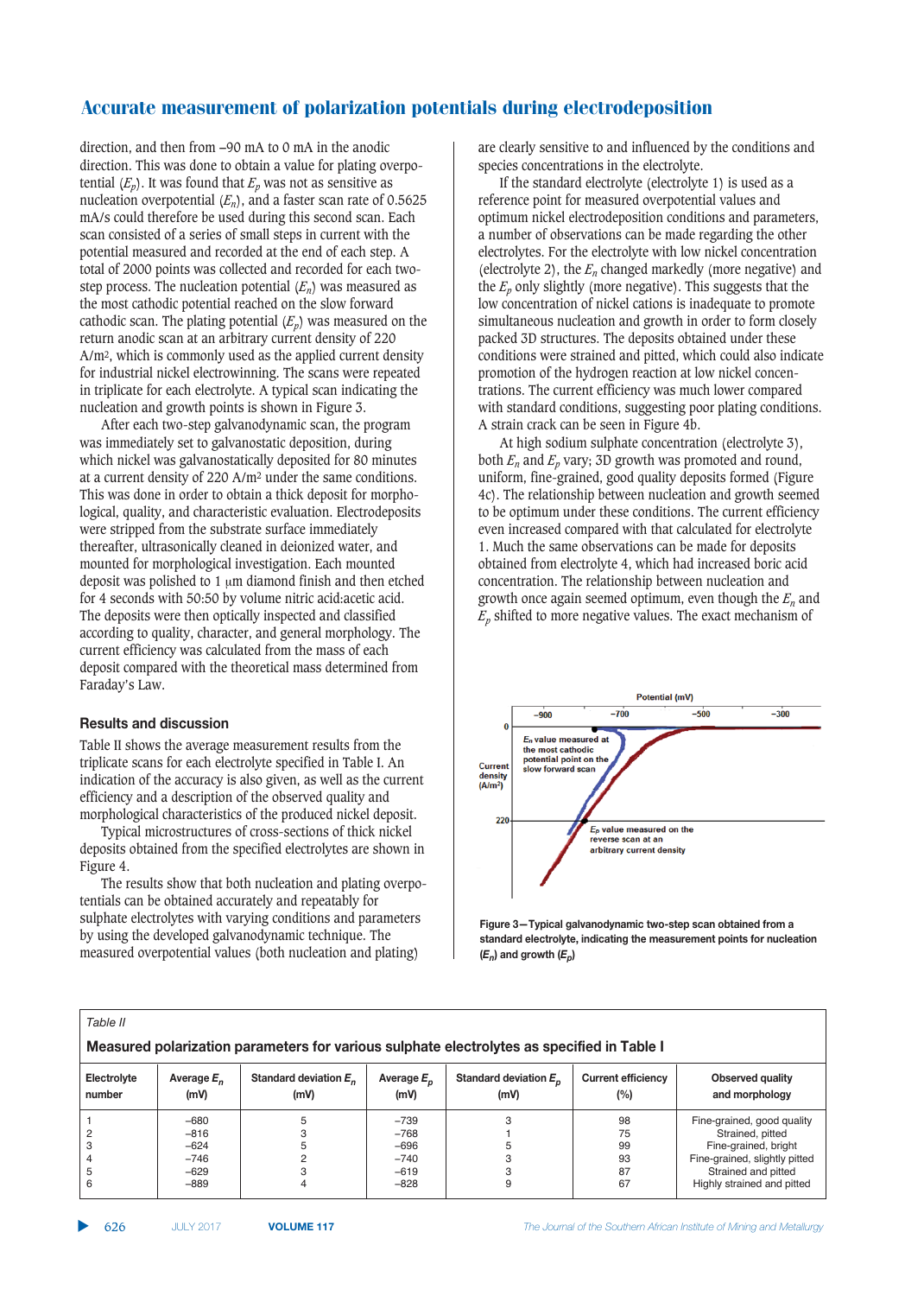



the action of boric acid in the electrolyte is still unclear, but it is apparent that the addition thereof promotes nickel electrodeposition in a desired fashion. No hydrogen pitting was observed in the presence of higher concentrations of boric acid (Figure 4d.

An increase in pH (electrolyte 5) seemed to increase both  $E_n$  and  $E_p$  (became less negative) and the relationship between these two parameters was not ideal. Growth seemed to be promoted without frequent enough nucleation, causing strain, dendrite formation, and severe pitting (Figure 4e). The current efficiency also decreased significantly under these conditions. Similar observations were made for electrolyte 6 (low temperature): very large shifts in  $E_n$  and  $E_p$  were observed while the deposits obtained are strained, cracked, and extremely pitted. The current efficiency was very low.

It is clear that the measured  $E_n$  and  $E_p$  values as well as the relationship between  $E_n$  and  $E_p$  for each type of electrolyte play a crucial role in the type of growth, quality, and morphological characteristics of the nickel electrodeposit. Future work will further investigate and attempt to classify and correlate the relationship between polarization parameters and morphological outcomes. The developed galvanodynamic technique can also be used to investigate the effects of other variables in the electrolyte, such as additives to promote grain refinement or impurities.

## **Conclusions**

A galvanodynamic polarization measurement technique developed specifically for nickel electrodeposition from typical sulphate electrolytes is presented. This method can be used to measure both  $E_n$  and  $E_n$  accurately, precisely, and repeatably for the various electrolytes tested. The method and experimental set-up are relatively simple and easy to operate. The measured  $E_n$  and  $E_n$  values are sensitive to changes in electrolyte concentration (nickel or sodium sulphate), the addition of boric acid, and parameters such as pH and temperature. It appears that changes in  $E_n$  and  $E_p$ , as well as the relationship between  $E_n$  and  $E_p$ , vary in a specific way,

depending on conditions and parameters of the electrolyte. Therefore, the information gained from measuring the *En* and  $E<sub>p</sub>$  can be useful to anticipate the effect that changes in an electrolyte might have. The technique can be useful in monitoring and control of the nickel electrodeposition process. Under specific conditions, the nickel deposits nucleate and grow in a specific way. It seems desirable to further investigate the relationship between  $E_n$  and  $E_p$  values measured by this galvanodynamic technique and the morphological and quality characteristics of the nickel deposits to determine any possible correlation.

#### $References$

- AABOUDI, O., AMBLARD, J., CHOPART, J.-P., and OLIVIER, A. 2001. A temperature and electrochemical impedance spectroscopy analysis of nickel electrocrystallization from a Watts solution. *Journal of Physical Chemistry B*, vol. 105. pp. 7205–7210.
- ABYANEH, M.Y. and HASHEMI-POUR, M. 1994. The effect of the concentration of boric acid on the kinetics of electrocrystallization of nickel. *Transactions of the Institute of Metal Finishing*, vol. 72, no. 1. pp. 23–26.
- ADCOCK, P.A., ADELOJU, S.B., and NEWMAN, O.M.G. 2002. Measurement of polarization parameters impacting on electrodeposit morphology I: Theory and development of technique. *Journal of Applied Electrochemistry*, vol. 32. pp. 1101–1107.
- AMBLARD, J., FROMENT, M., MAURIN, G., SPURELLIS, N., and TREVISAN-SOUTEYRAND, E. 1983. Nickel electrocrystallization – from nucleation to textures. *Electrochimica Acta*, vol. 28, no. 7. pp. 909–915.
- ARMAYANOV, S. and SOTIROVA-CHAKAROVE, G. 1992. Hydrogen desorption and internal stress in nickel coatings obtained by periodic electrodeposition. *Journal of the Electrochemical Societ*y, vol. 139, no. 12. pp. 3454–3457.
- BUDEVSKI, E., STAIKOV, G., and LORENZ, W.J. 2000. Electrocrystallization nucleation and growth phenomena. *Electrochimica Acta*, vol. 45. pp. 2599–2574.
- CRUNDWELL, F., MOATS, M., RAMACHANDRAN, V., ROBINSON, T., and DAVENPORT, W. 2011. *Extractive Metallurgy of Nickel, Cobalt and Platinum-Group Metal*s. Elsevier. pp. 327–346.
- DI BARI, G.A. 2010. Electrodeposition of nickel. *Modern Electroplating*, 5th edn. Schlesinger, M. and Paunovic, M. (eds.). Wiley, Hoboken, New Jersey. pp. 79–114.